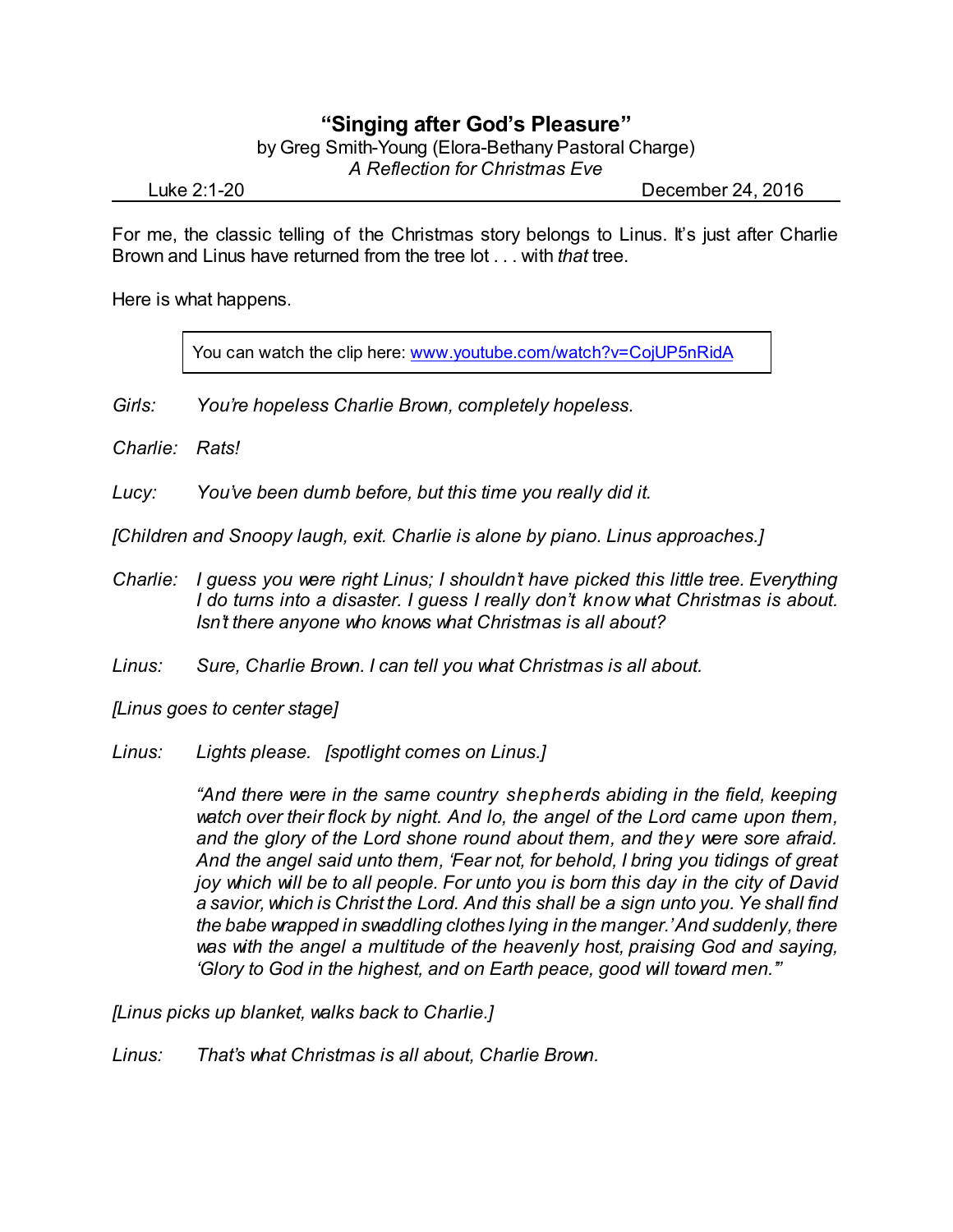II

An army of angels celebrates: *"Glory to God in the highest, and on Earth peace, good will toward . . ."* Well, toward whom?

Linus was remembering the venerable King James Bible translation, which says *"good will toward 'men."* These days that's archaic, but the King James folks meant everyone. Peace and good will for everyone.<sup>1</sup>

But people who know a lot more than I do about Greek translations and ancient manuscripts say that's not quite right. What those quaking-in-their-sandals shepherds heard was more like this:

*"Glory to God in the highest, and on earth, peace among those with whom he is pleased."* 2

God's peace is for those with whom God is pleased? Who are they? Why is God pleased with them? Is Jesus only good news for those who are good with God?

*"Peace among those with whom God is pleased*" might be more accurate. But I'm not sure I like it so much.

<sup>1</sup> The Greek word that lies behind the translations is *anthropos*, which is a gender-neutral term for people. 2 I'm quoting the English Standard Version. The NIV translates it as "peace to those on whom his favor rests" while the NRSV has "peace among those whom he favors!" The source of the differences lies in a textual varient among the most ancient manuscripts. For more information, see https://en.wikipedia.org/wiki/Annunciation to the shepherds#Translational issues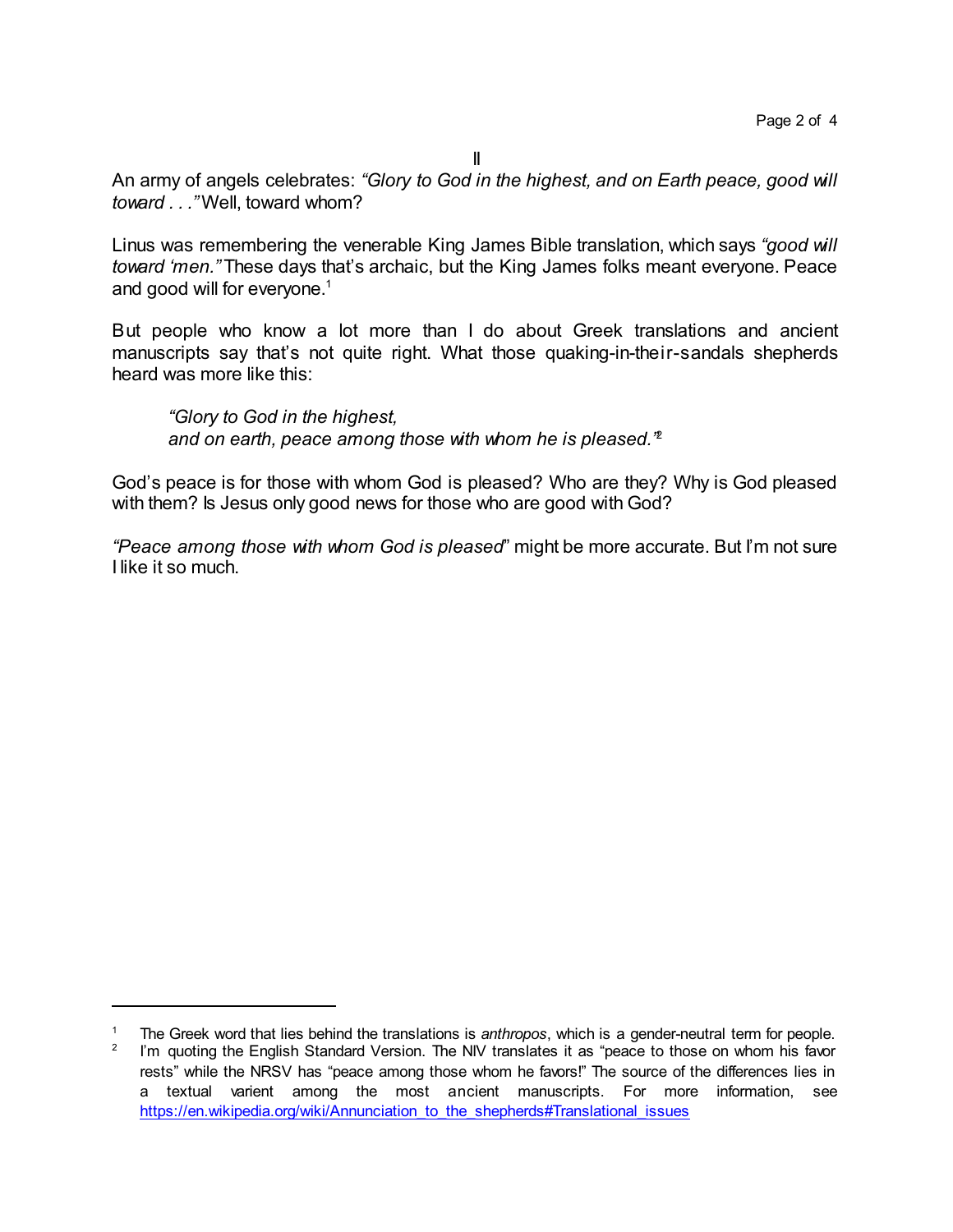I need God's peace: peace that spreads far and penetrates deep; peace that ceases conflicts without and within; peace that reconciles the hateful and vindicates the harmed; peace that lifts up the trampled-down; peace that fills tummies aching for food and cures bodies aching for health; peace that stops the terror of tyrants and stills the blabbering of blowhards; peace that sets things right because so much is wrong. God's peace. I need it. You need it. We all need it together.

But God's peace is "*among those with whom God is pleased.*" Sigh.

Maybe it's because I'm still thinking of Charlie Brown.

*"You're hopeless, completely hopeless, Charlie Brown."*

*"You've been dumb before, but this time you really did it, Charlie Brown."*

Then the laughter, the burning arrows of laughter. All the kids! Even his dog!

It's so hard to measure up to expectations. Not just the shopping and decorating. The most important stuff, the "parent, spouse, and friend" stuff, the "do unto others as I would have them do to me" stuff, the "loving my neighbour" stuff, the "loving God," stuff. How am I doing at all that, with my words and actions? How about in my thoughts, my feelings, my soul? Can I measure up? Make God pleased?

Maybe God could lower his standards? At least to my level. That would be nice. But why my level? Besides, my sense is the world needs more love and service, more justice and peacemaking. Higher standards, not lower.

Am I one with whom God is pleased?

Is anyone?

Is the angels' chorus good news at all?